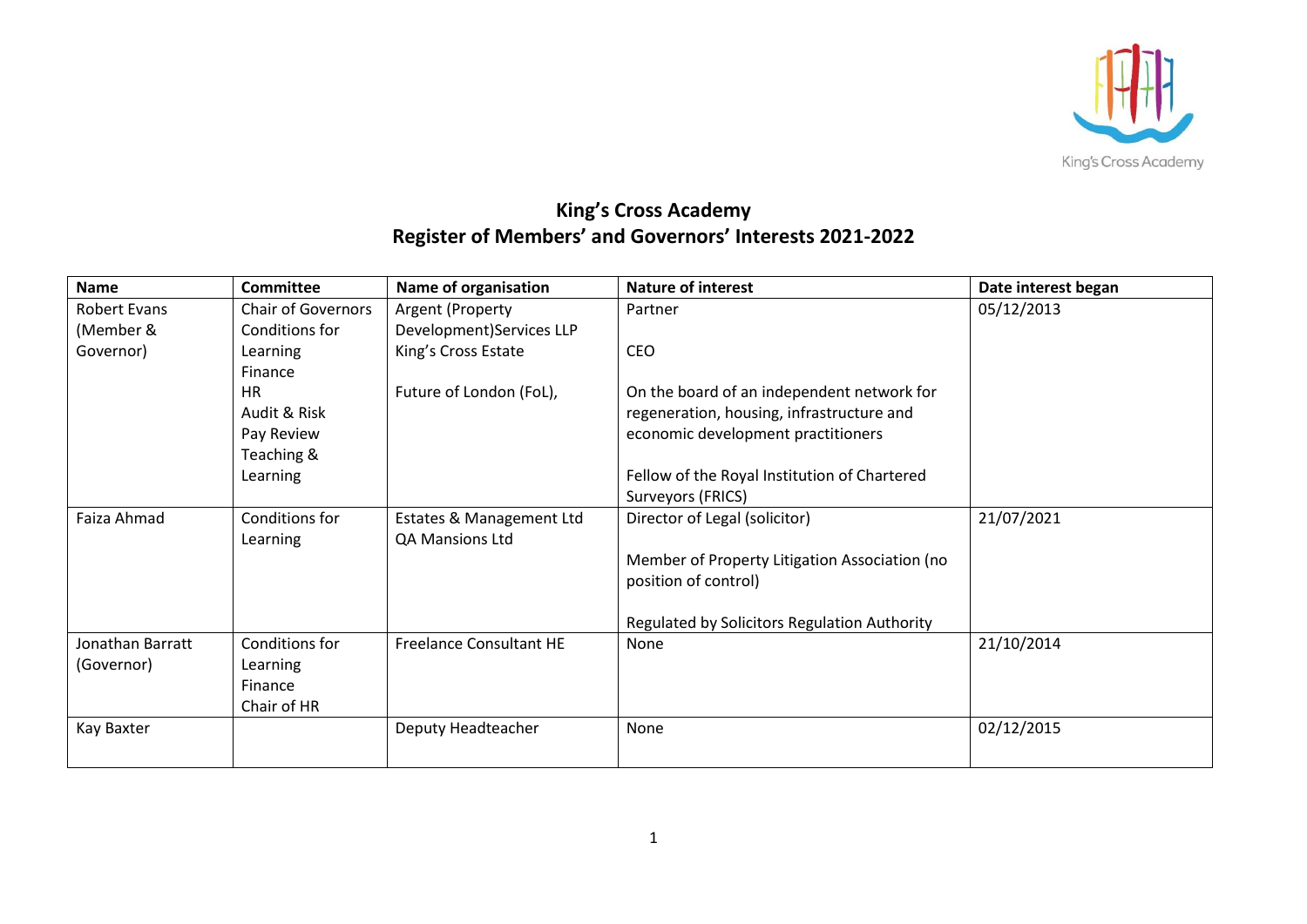| Sir David Clementi<br>(Member) | Finance<br>(associate       | King's Cross Central General<br><b>Partner Limited</b> | Chairman                                                                              | 05/12/2013 |
|--------------------------------|-----------------------------|--------------------------------------------------------|---------------------------------------------------------------------------------------|------------|
|                                | member)                     |                                                        |                                                                                       |            |
|                                |                             | Mercers' Company                                       | In 2010-11 I was Master of the Mercers'                                               |            |
|                                |                             |                                                        | Company. I remain a liveryman but have stood                                          |            |
|                                |                             |                                                        | down from the Court of Assistants which                                               |            |
|                                |                             |                                                        | managed the Company's Affairs. The Company<br>has a number of charitable interests in |            |
|                                |                             |                                                        | education                                                                             |            |
| Emyr Fairburn                  | Headteacher                 | King's Cross Academy                                   | None                                                                                  | 18/09/2014 |
| (Governor ex officio)          | Member of all<br>committees |                                                        |                                                                                       |            |
| Michael Freeman                | Chair of Teaching &         | Retired                                                | Interest in Argent King's Cross Limited                                               | 05/12/2013 |
| (Member and co-                | Learning                    |                                                        | partnership and King's Cross Central Unit Trust                                       |            |
| sponsor)                       |                             | Trustee                                                | and Argent Kings Cross GP                                                             |            |
|                                |                             | Trustee                                                |                                                                                       |            |
|                                |                             |                                                        | Iris and David Freeman Charitable Trust                                               |            |
|                                |                             |                                                        | Michael and Clara Freeman Trust                                                       |            |
|                                |                             |                                                        | Married to Clara Freeman: KCA Charitable Trust                                        |            |
|                                |                             |                                                        | member and co-sponsor                                                                 |            |
|                                |                             |                                                        | Brother of Peter Freeman Argent King's Cross                                          |            |
|                                |                             |                                                        | <b>LLP</b>                                                                            |            |
| Clara Freeman                  |                             | Retired                                                | Trustee, Michael and Clara Freeman Charitable                                         | 05/12/2013 |
| (member and co-                |                             |                                                        | Trust                                                                                 |            |
| sponsor)                       |                             |                                                        |                                                                                       |            |
|                                |                             |                                                        | Trustee, Margaret Thatcher Scholarship Trust,<br>Somerville College, Oxford           |            |
|                                |                             |                                                        |                                                                                       |            |
|                                |                             |                                                        | Married to Michael Freeman, Formerly King's                                           |            |
|                                |                             |                                                        | Cross Academy Governor. Sister-in-law to Peter                                        |            |
|                                |                             |                                                        | Freeman, Argent Kings Cross LLP                                                       |            |
| <b>Emily Hubert</b>            | Conditions for              | King's Cross Academy                                   | None.                                                                                 | 01/11/2020 |
| (Staff Governor)               | Learning                    |                                                        |                                                                                       |            |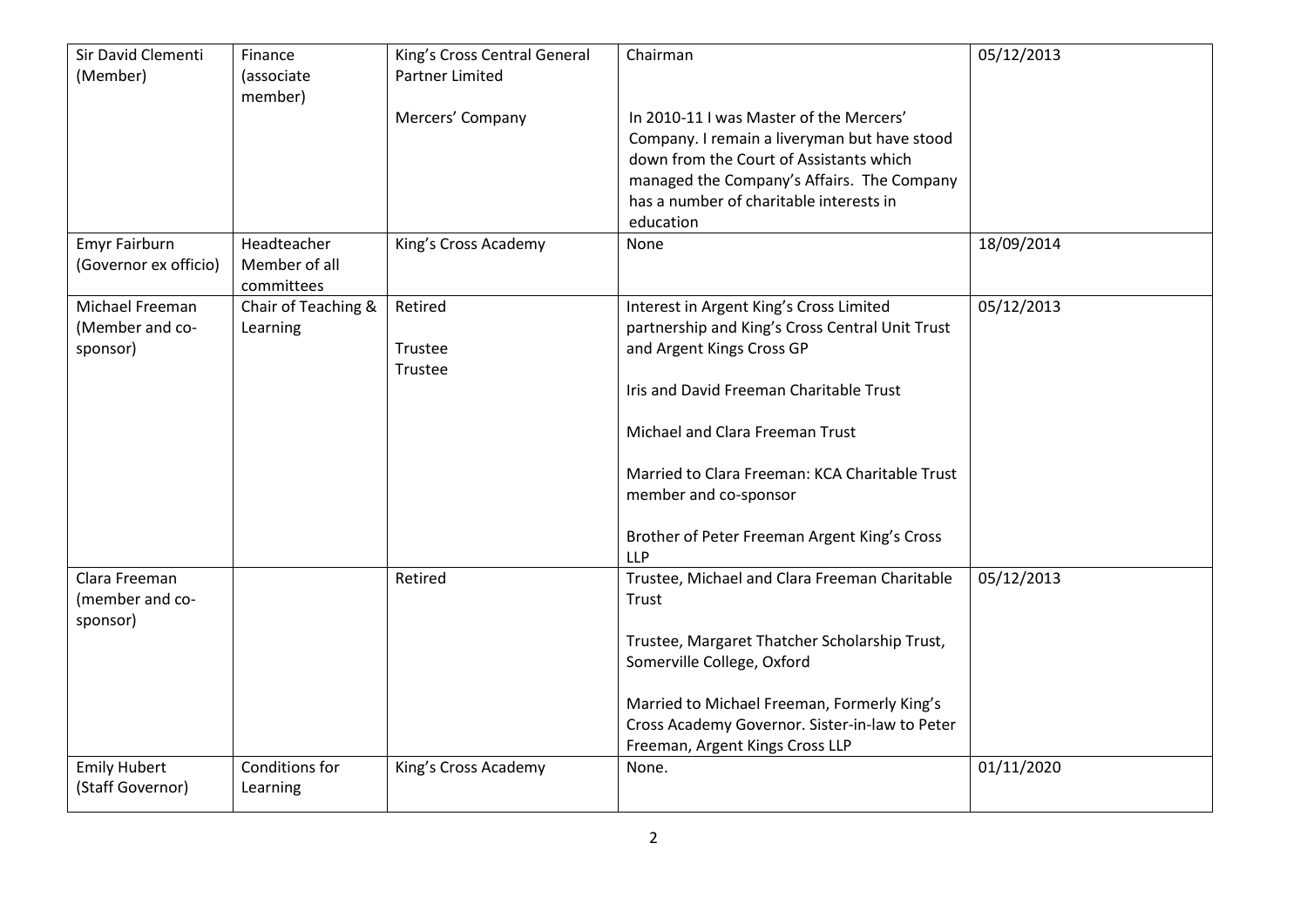| <b>Roy Griffins</b><br>(Governor) | HR                         | Retired                         | Management Board of Directors Tapestry<br><b>Building</b> | 15/11/2018 |
|-----------------------------------|----------------------------|---------------------------------|-----------------------------------------------------------|------------|
|                                   |                            | Member                          |                                                           |            |
|                                   |                            |                                 | Married to Margaret Redfern (Associate                    |            |
|                                   |                            |                                 | Governor)                                                 |            |
| Anthea Harries                    | Finance                    | Argent                          | Member of Rics                                            | 23/01/2020 |
|                                   |                            |                                 |                                                           |            |
|                                   |                            |                                 | Board Member UK & World wide Rics                         |            |
|                                   |                            |                                 | Urban Partner Board Member                                |            |
| Angela Jewell                     | Joint Vice Chair of        | Argent                          | <b>Community Engagement Manager</b>                       | 09/07/2014 |
| (Governor)                        | Governors                  |                                 |                                                           |            |
|                                   | <b>Chair of Conditions</b> |                                 |                                                           |            |
|                                   | for Learning               |                                 |                                                           |            |
|                                   | Teaching and               |                                 |                                                           |            |
|                                   | Learning                   |                                 |                                                           |            |
| Louise Johns-                     | Teaching &                 | Centre for Literacy in Primary  | Chief Executive of Centre for Literacy in Primary         | 09/07/2014 |
| Shepherd                          | Learning                   | Education                       | Education (2014)                                          |            |
| (Governor)                        | Conditions for             | Trustee                         |                                                           |            |
|                                   | Learning                   |                                 | Oscar's Book Prize                                        |            |
|                                   |                            | <b>Strategic Advisory Board</b> |                                                           |            |
|                                   |                            |                                 | World Book Day                                            |            |
| Michael Lightbound                | Vice Chair of              | Argent (Property                | Partner                                                   | 09/07/2014 |
| (Governor)                        | Governors                  | Development) Services LLP       |                                                           |            |
|                                   | Chair of Finance           |                                 | Director &/or indirect investor &/or partner in           |            |
|                                   | <b>HR</b>                  |                                 | various companies and partnership entities                |            |
|                                   |                            |                                 | connected with the King's Cross Central Limited           |            |
|                                   |                            |                                 | Partnership, including Argent (King's Cross) Ltd          |            |
|                                   |                            |                                 | (the Development and Asset Manager for the                |            |
|                                   |                            |                                 | limited partnership), Argent (Property                    |            |
|                                   |                            |                                 | Development) Services LLP, Argent King's Cross            |            |
|                                   |                            |                                 | Nominee Ltd and various SPV and nominees                  |            |
|                                   |                            |                                 | companies for individual plots/buildings within           |            |
|                                   |                            |                                 | the Estate                                                |            |
|                                   |                            |                                 | Member                                                    |            |
|                                   |                            |                                 |                                                           |            |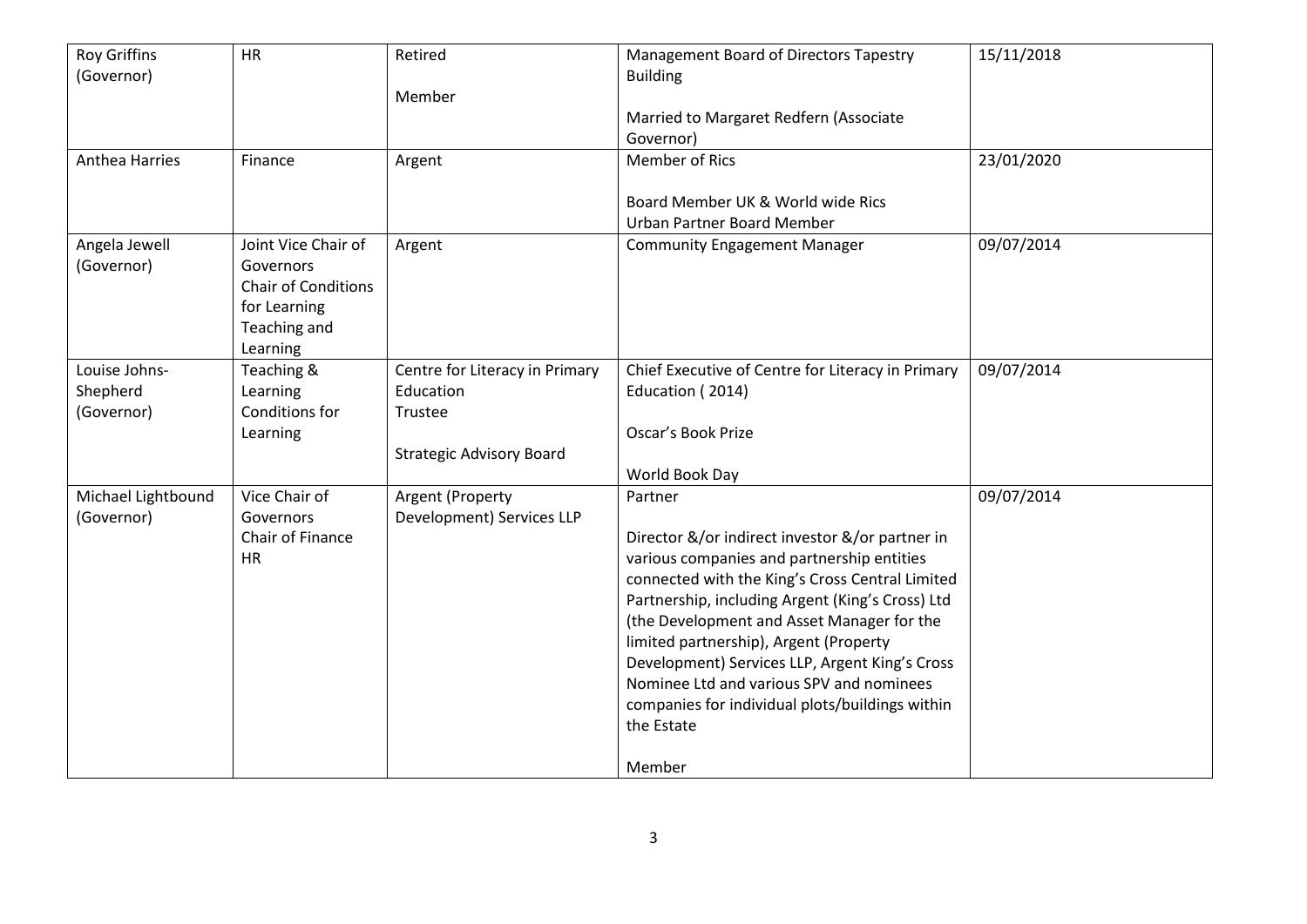| Maggie Redfern<br><b>Associate Governor</b> | Teaching and<br>Learning   | Retired                      | Married to Roy Griffins : Governor KCA                           | 03/05/2018 |
|---------------------------------------------|----------------------------|------------------------------|------------------------------------------------------------------|------------|
| Dame Jane Roberts                           | Conditions for             | The Open University          | Research Fellow,                                                 | 06/07/2015 |
| (Governor)                                  | Learning                   | <b>Whittington Hospital</b>  | Honorary Child and Adolescent Psychiatrist<br>Whittington Health |            |
|                                             | Finance                    | <b>Living Streets</b>        |                                                                  |            |
|                                             |                            |                              | Chair                                                            |            |
|                                             |                            | <b>Action for Stammering</b> |                                                                  |            |
|                                             |                            | Children                     | Chair                                                            |            |
|                                             |                            | Sennedd                      |                                                                  |            |
|                                             |                            |                              | Member of the Independent Remuneration                           |            |
|                                             |                            |                              | Board                                                            |            |
| Andrea Rowe                                 | <b>HR</b>                  | <b>UK Youth</b>              | <b>HR</b>                                                        | 18/09/2020 |
| (Governor)                                  |                            |                              |                                                                  |            |
|                                             |                            |                              |                                                                  |            |
| Antje Saunders<br>(Parent Governor)         | Conditions for<br>Learning | Allies & Morrison LLP        | Director                                                         | 02/12/2015 |
|                                             | Teaching and               |                              | Chair of Camden Broadway Conservation Area                       |            |
|                                             | Learning                   |                              | <b>Advisory Committee</b>                                        |            |
|                                             |                            |                              |                                                                  |            |
|                                             |                            |                              | Member of Camden Symphony Orchestra                              |            |
|                                             |                            |                              | (2018)                                                           |            |
|                                             |                            |                              | Wife of Bruce Saunders: Saunders 'seasonings':                   |            |
|                                             |                            |                              | supplies instrument racks and cello spike rests                  |            |
|                                             |                            |                              | to schools                                                       |            |